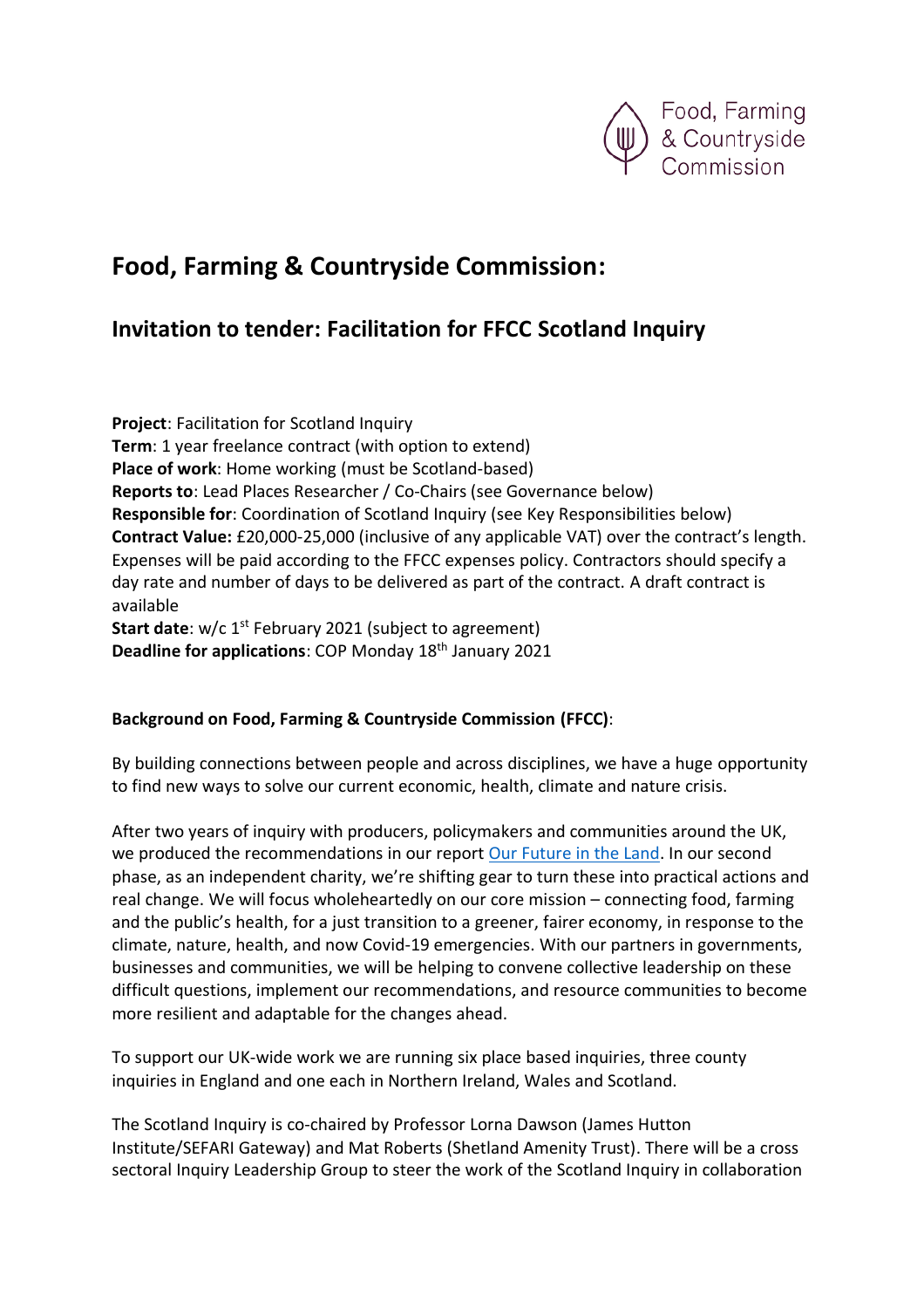with the Commission's team across the UK. The Scotland Inquiry produced the [Scotland](https://ffcc.co.uk/library/scotland-field-guide-for-the-future)  [Field Guide for the Future](https://ffcc.co.uk/library/scotland-field-guide-for-the-future) in 2019.

While the Scotland Inquiry's activities remain to be finalised, initial work strands include:

- Exploring the role of digital tools and platforms as enablers for agriculture and food production, to understand how producers operating with agroecological principles can be connected to markets and what additional support will be required.
- Working with partners including the Scottish Land Commission to highlight case studies of ownership and decision making around land, particularly those that make connections between agriculture and the environment (for example including peatland restoration and net zero crofting). Also to understand updates and learning from Regional Land Use Partnerships and to share learning from Scotland to support and inform UK-wide work on a Land Use Framework
- Working with partners including the Alexandra Rose Charity and active food poverty initiatives in Glasgow to support the brokering of links between the city of Glasgow and its rural surrounding communities and agroecological producers, in order to explore the potential for a project inspired by the Beetroot Bond recommendation from [Our Future in the Land](https://ffcc.co.uk/library/our-future-in-the-land) (see pages 26-27), through a social justice lens, to explore how people (including those on low incomes) can increase their access to food that is beneficial for their health and the health of the planet
- Coordinate with SEFARI Fellow on 'agroecological principles in Scotland' project

#### **Key responsibilities:**

#### **Convening partnerships**

- Provide strategic coordination for FFCC work in Scotland
- Draw up delivery plans and manage implementation
- Strengthen and build relationships with key stakeholders including ministers, senior civil servants & political parties, in Scotland and where relevant across the UK
- Strengthen and build partnerships with other relevant bodies to support delivery of strategic outcomes

#### **Coordination**

- Coordinate meetings and events (alongside administrative in-kind support from member organisations)
- Coordinate communications with group members and other partners
- Coordinate (and commission) local community engagement activities
- Attend regular catch ups with Lead Places Researcher
- Coordinate and attend regular catch ups with Co-Chairs
- Coordinate with SEFARI Fellow
- Engage and manage project staff as needed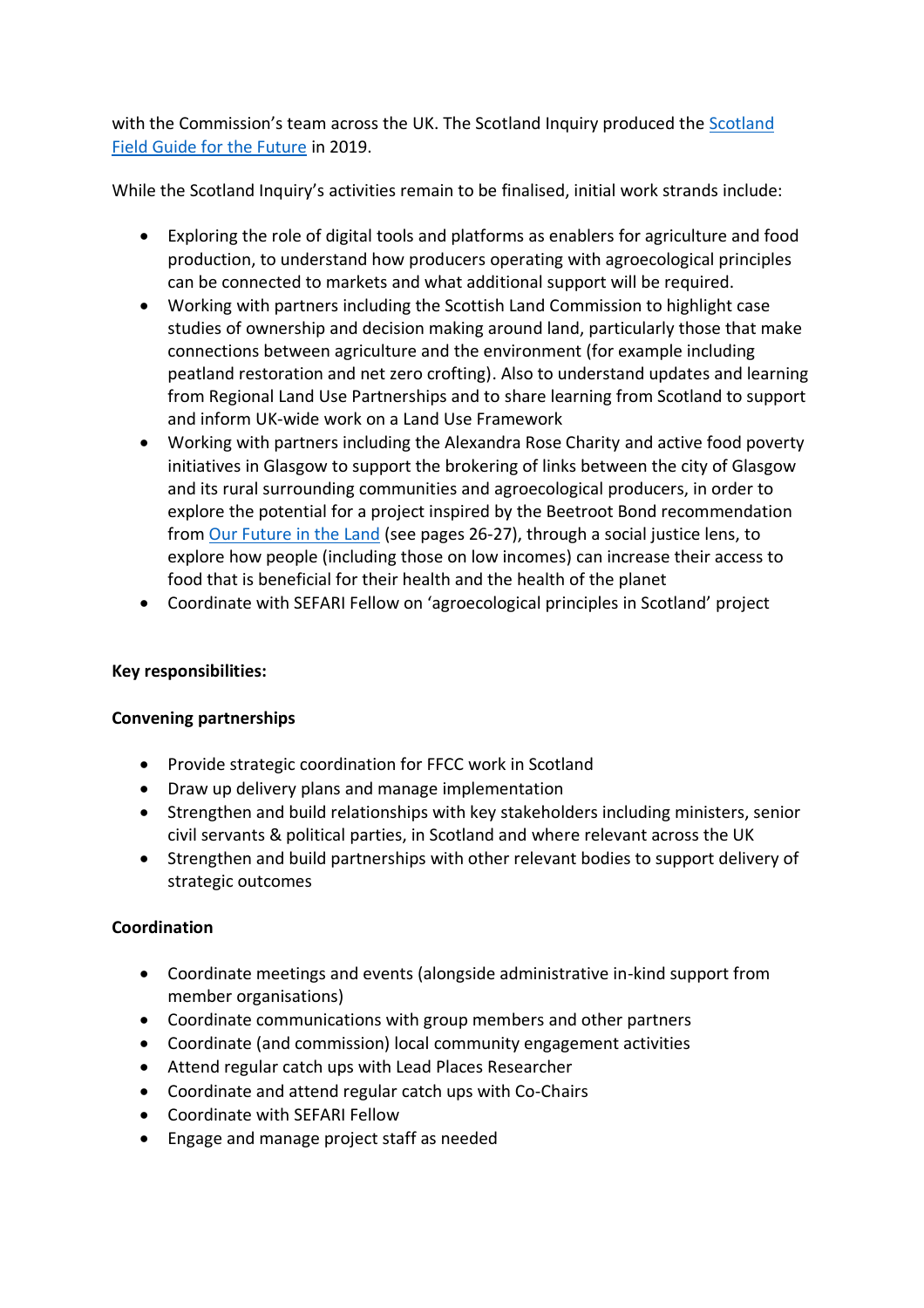#### **Funding**

- Work on identifying additional sources of funding and preparing funding bids (alongside Lead Places Researcher and funder relations role in team)
- Monitor spend and report on any budget for the inquiry's work

#### **Communications and learning**

- Act as central point of contact for organisations/stakeholders/media in Scotland who are interested in hearing about the group's work and represent FFCC Scotland in media inquiries
- Author briefing papers and reports (in conjunction with Scottish Co-Chairs)
- Feed into FFCC UK-wide communications channels to amplify stories and work of the Scottish inquiry
- Update news on FFCC website/social media for Scottish inquiry
- Contribute to sharing learning and good practice with the network of country and county inquiries e.g. regular catch ups, writing blogs for website, sharing resources

#### **Governance**

- Reporting to Lead Places Researcher on delivery
- Reporting to and working closely with Co-Chairs on strategy, work planning and strengthening and building relationships with stakeholders

#### **Person specification**:

| <b>Essential</b>                              | <b>Desirable</b>                        |
|-----------------------------------------------|-----------------------------------------|
| Relevant degree                               | 5 years relevant work experience        |
|                                               |                                         |
| Knowledge of one or more: farming, food       | Knowledge of some of: land use, public  |
| production, soil health, land management,     | procurement, public health, food supply |
| environmental conservation, rural policy,     | chain logistics, food waste, local food |
| food policy                                   | economies, crofting                     |
| Strong facilitation and action research       | Existing contacts with some of: policy  |
| skills/skills in other emergent ways of       | makers, farming communities in Scotland |
| working                                       |                                         |
|                                               |                                         |
| Demonstrable project co-ordination,           | Experience of producing and writing     |
| organisational and administrative skills      | materials/newsletter/website content    |
|                                               |                                         |
| Capacity to communicate clearly and           | Experience of organising networking and |
| succinctly in writing and verbally, including | other events                            |
| with people and groups from diverse           |                                         |
| backgrounds                                   |                                         |